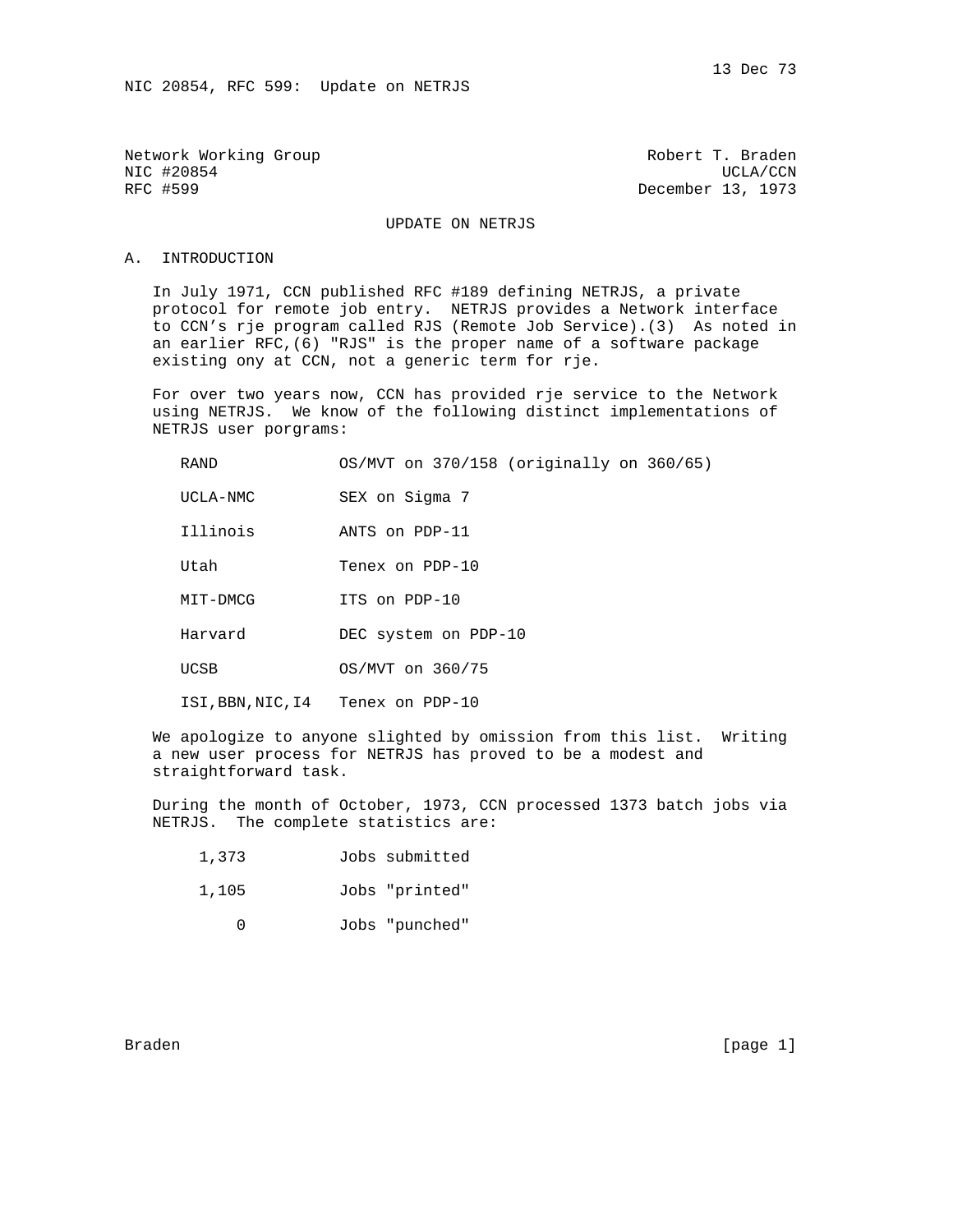NIC 20854, RFC 599: Update on NETRJS

 49,400 Cards "read" 822,900 Lines "printed" 18,907 Pages "printed" 393.6 Connect hours

 The average job submitted was 360 lines ("cards"), and returned 745 lines on 17.1 pages. These figures are fairly typical.

B. NEW ICP SOCKETS

 At the request of the Socket Czar, Jon Postel, (see RFC #433) we intend to move the NETRJS ICP sockets from 11, 13, and 15 to 71, 73, and 75, respectively. At present, NETRJS is available from either socket subspace, so system programmers responsible for maintaining NETRJS user processes can switch over at their leisure. We plan to "decommit" sockets 11, 13, and 15 on July 1, 1974.

Those hosts which access NETRJS via socket 1 are unaffected.

C. NEW NETRJS

 Last Fall, CCN installed a new implementation of its NETRJS server. An internal NETRJS rewrite was necessitated by other system changes and was timed to coincide with installation on September 5 of the "last release" of OS/360, Release 21.7. The new version of NETRJS contains a number of internal improvements over the original version written two years ago. There are also a few external differences, as follows:

1. No More Squish

 The long-standing "squish" problem in NETRJS has been fixed. This problem arose because of the "squishiness" of Network data transfer, i.e. the variable delay between originator and receiver processes due to NCP buffering. The result was that a short print output file could be "transmitted" by RJS, dequeued, and discarded at CCN before the first message had actually reached the remote host. If the remote host crashed or the user tried to cancel (and save) the output stream, it was too late; the output was lost in the "squish". We were careless about this in the first version. Now NETRJS awaits the RFNM from the end-of-data mark before telling RJS to discard the job output.

Braden [page 2]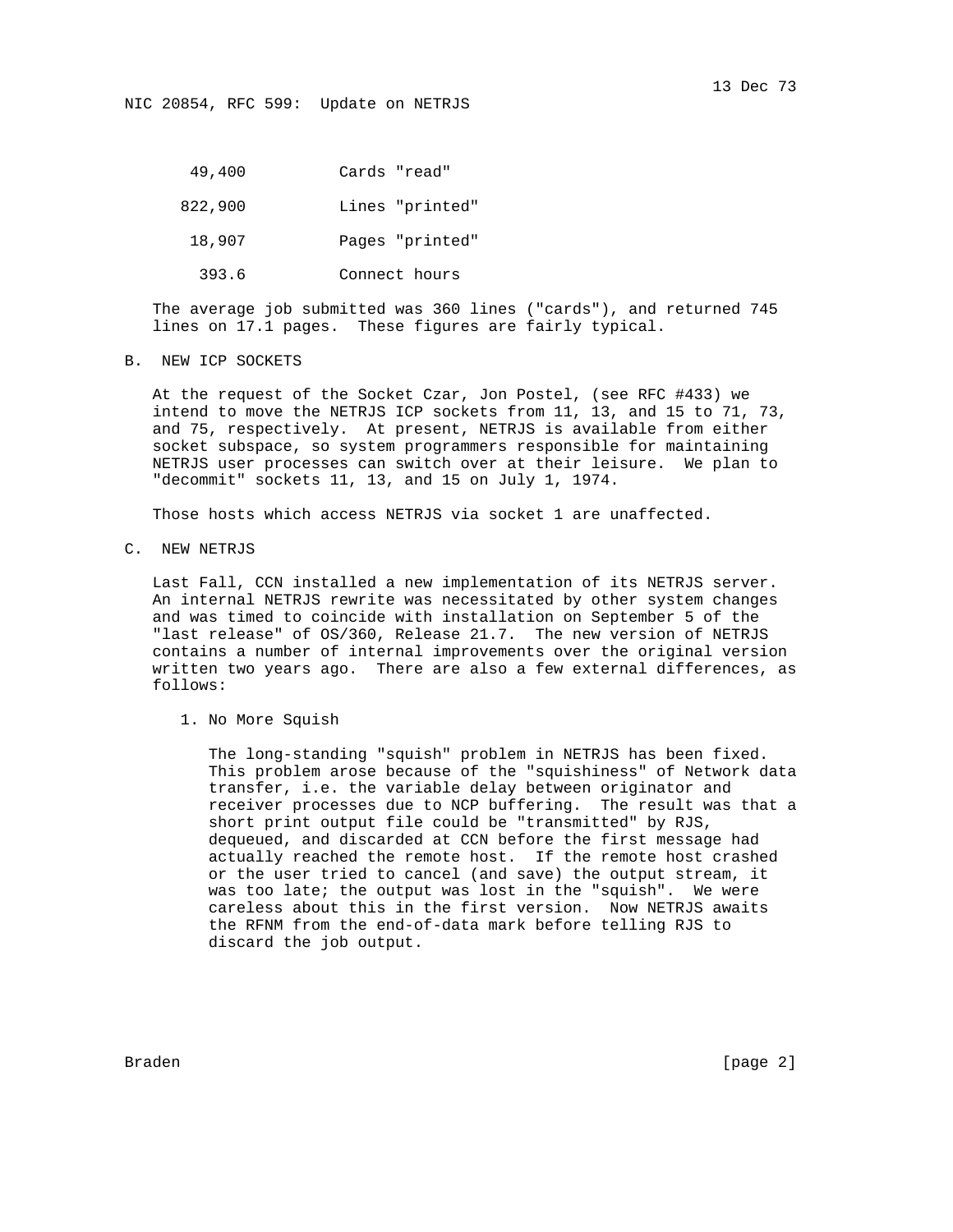2. Timeouts

 The new verson is a little tougher on timeouts, to free CCN resources when users are slow.

a. Signon Timeout

 If the user, after connecting to NETRJS and receiving the READY message, fails to send a valid SIGNON command within 3 minutes, CCN will close the Telnet connections.

b. Data Transfer Timeout

 (1) CCN will abort the READER data transfer connection if the user site leaves the connection open without sending any bits for 5 minutes.

 (2) CCN will abort the PRINTER or PUNCH data transfer connection if the user site stops accepting bits for 5 minutes.

3. New Messages

 The NETRJS messages to the remote terminal have been revised to better distinguish problems at CCN, at the user site, or in the Network. See Reference 8 for a complete list.

4. Subsystem Interrupt

 The user can send a Control-C to terminate his NETRJS session either before or after signon. Continuation is not possible after the Control-C.

 This provides an escape for a user who for some reason can't signon or signoff or close his Telnet connection. If the user entered via the RJS command in Socket 1, Control C will return him to the Server Telnet command level.

 One other improvement will reduce user frustration: NETRJS now returns an INVALID SIGNON message if the user enters anything but a valid SIGNON command after initially connecting to the NETRJS server.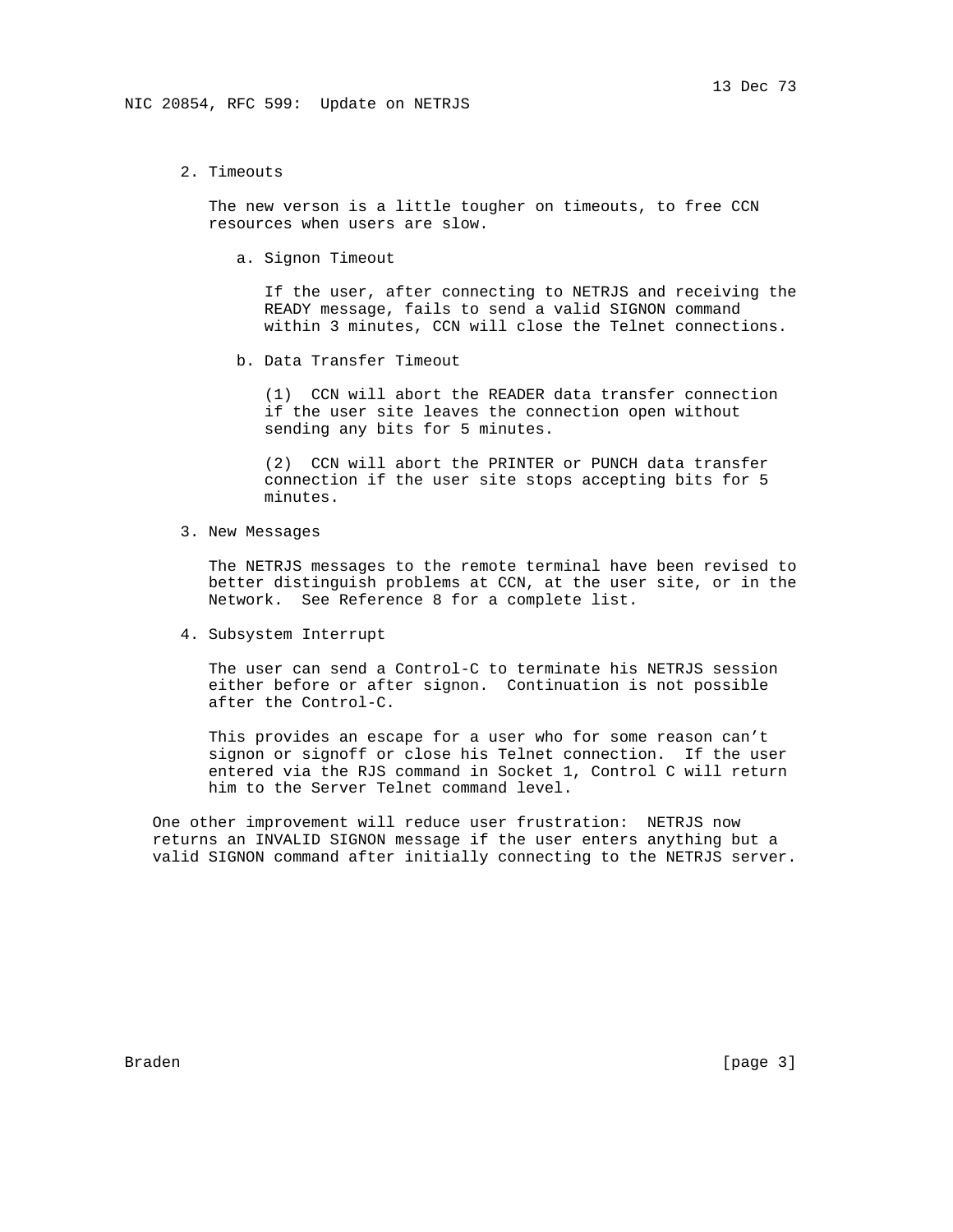### D. CLARIFICATIONS AND AMENDMENTS TO NETRJS PROTOCOL

 Over the past two years, system programmers writing NETRJS user processes have pointed out areas of the protocol which were poorly defined in RFC #189. In addition a few minor changes have been made, largely as the result of implementation accidents.

- 1. The jobname header of a print file does not have an ASA carriage control byte. However, it will be encoded in the format (compressed or truncated) selected by a particular VRBT.
- 2. The punch connection sends 81 byte records, the first byte being a blank carriage control character. This is contrary to RFC #189 and is illogical; it was an implementation bug which we kept for compatibility.
- 3. Page 3 of RFC #189 defined fixed values for the user's data transfer sockets relative to his Telnet sockets. In fact, NETRJS does not enforce these user data transfer sockets but will accept RFC's for any user sockets.
- 4. RFC #189 specified a choice of two character mappings for the virtual remote batch terminal: EBCDIC and ASCII (-68). An ASCII-63 mapping was later added for the convenience of users with Model 33-like keyboards (RAND, actually). The ASCII-63 mapping is selected by doing an ICP to socket 75 or by entering "TTYRJS" in CN's Telnet Server. figure 1 shows the actual ASCII-63 mapping in use today. This supercedes the earlier version of the mapping, shown in RFC 338.
- 5. The ASCII-68 mapping specified in RFC 189 was also changed to provide unique mappings for all ASCII characters. The present ASCII-68 mapping used by both NETRJS and TSO at CCN is shown in Figure 1.

#### E. RJS TERMINAL OPTIONS

 When a new NETRJS virtual terminal is defined, certain options are available; these options are listed below. If the user does not specify otherwise, CCN will use truncated data format and turn all other options on.

1. Truncated/Compressed Data Format

 As explained in RFC 189, a virtual remote batch terminal under RJS may use either the turncated data format (default) or the

Braden [page 4]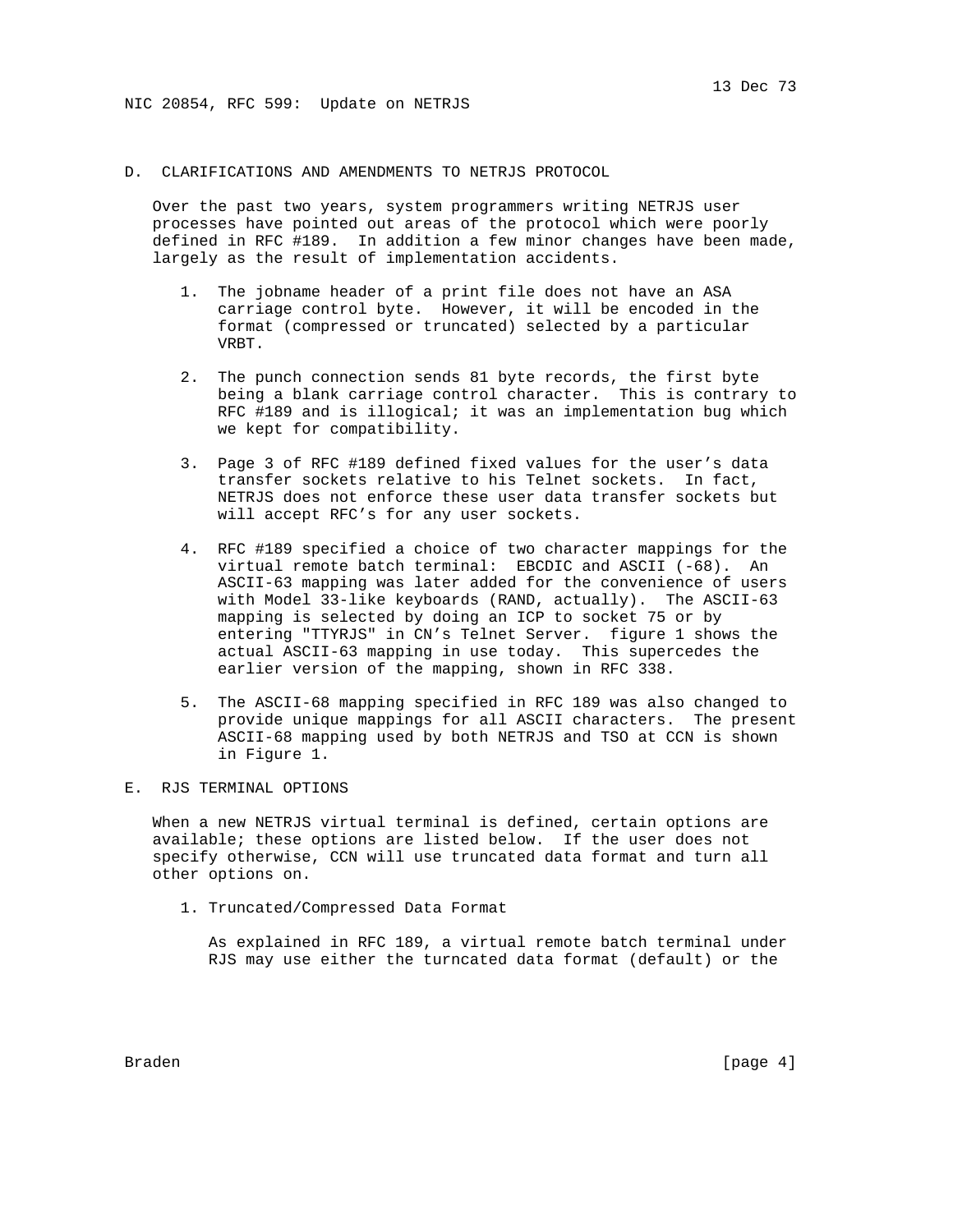compressed format for printer and punch output. With the truncated format, CCN merely removes trailing blanks from each output line; if compressed format is specified, CCN will also encode strings of inbedded blanks or other repeated characters. CCN will accept either format in the card reader stream, regardless of the terminal option. See Reference 9 for discussion of the virtues of compression.

2. Automatic Coldstart Job Resubmission

 If "R" (Restart) is specified in the accounting field on the JOB card and if this option is chosen, RJS will automatically resubmit the job from the beginning if the CCN operating system should be "coldstarted" before all output from the job is returned. Otherwise, the job will be lost and must be resubmitted from the remote terminal in case of a coldstart.

3. Automatic Output RESTART

 With this option, transmission of printer output which is interrupted by a broken connection always starts over at the beginning. Without this option, the output is backspaced approximately one page when restarted, unless the user forces the output to start over from the beginning with a RESTART command when the printer connection is re-opened and before printing begins.

4. Password Protection

 This option allows a password to be supplied when a terminal is signed on, preventing unauthorized use of the terminal ID.

5. Suppression of Punch Separator and Large Letters.

 This option suppresses both separator cards which RJS normally puts in front of each punched output deck, and separator pages on printed output containing the job name in large block letters. These separators are an operational aid when the ouptut is directed to a real printer or punch, but generally undesirable for an ARPA user who is saving the output in a file for on-line examination.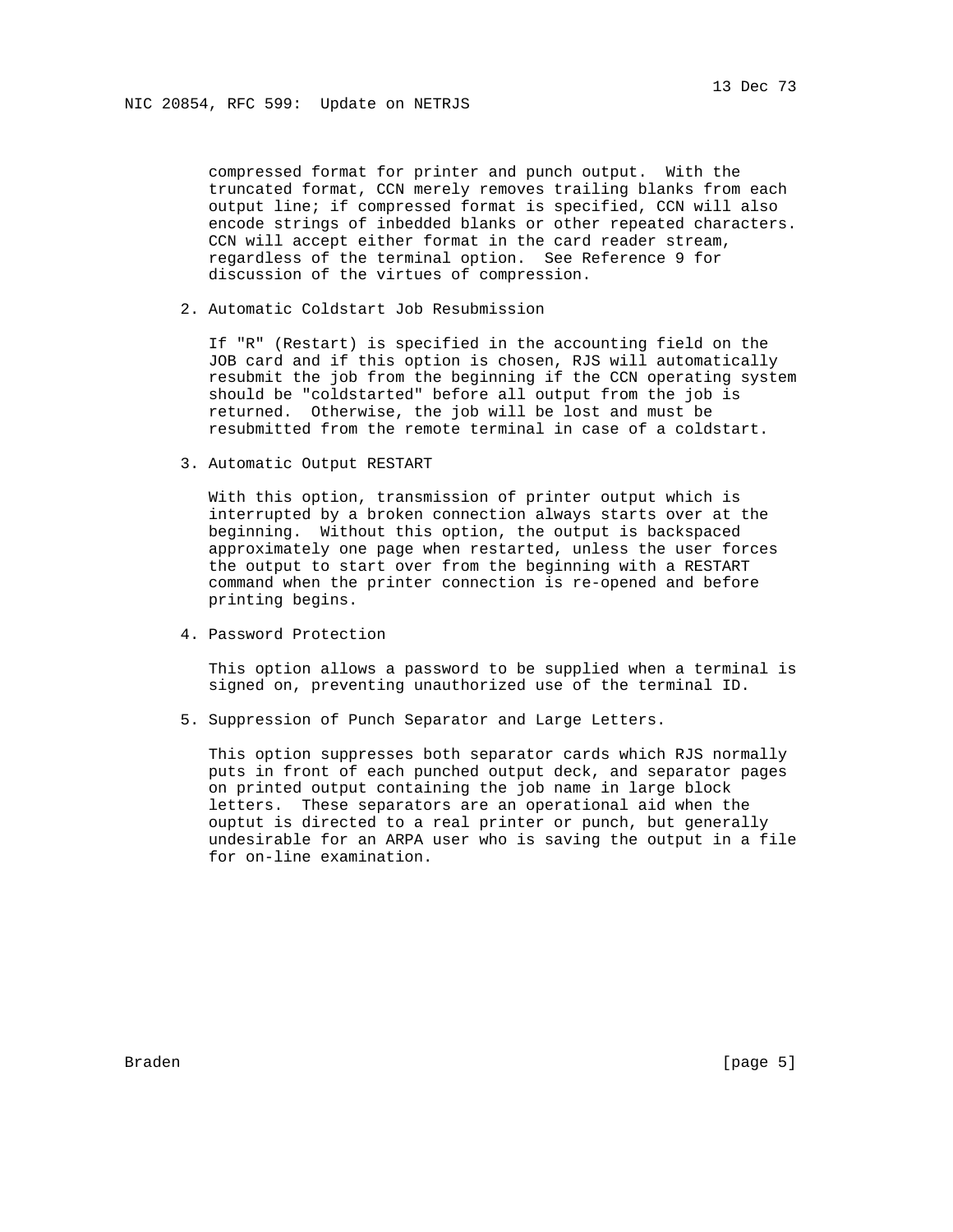F. WARNING ON TENEX NETRJS USER PROCESS (6)

 The Tenex implementation of NETRJS user program is a command normally called "RJS". This program has some pitfalls of which users should be aware.

- 1. For strictly historical reasons, the commonly-available version of the Tenex RJS command uses Socket 15, and therefore, the ASCII-63 translation. We hope to propagate soon a version which uses the ASCII-68 mapping via Socket 73, and stamp out the earlier version.
- 2. The Tenex RJS command fails to recognize the US character sometimes used instead of CR LF as end-of-line. As noted in RFC 571, the Tenex user FTP program has the same problem.
- 3. The Tenex RJS command truncates without warning card images exceeding 80 characters in length.
- G. REFERENCES ON NETRJS
	- 1. "Interim NETRJS Specifications", R. T. Braden. RFC #189: NIC #7133, July 15, 1971.

 This is the basic system programmer's definition document, and is really the final specification. The proposed changes mentioned on the first page of RFC #189 were never implemented, since the DTP then in vogue became obsolete.

 2. "NETRJS Remote Operator Commands", R. T. Braden. NIC #7182, August 9, 1971

 This document together with References 3 and 8 define the remote operator (i.e. user) command language for NETRJS, and form the basic user documentation for NETRJS at CCN.

- 3. "Implementation of a Remote Job Service", V. Martin and T. W. Springer. NIC #7183, July, 1971.
- 4. "Remote Job Entry to CCN via UCLA Sigma 7; A scenario", UCLA/CCN. NIC #7748, November 15, 1971.

 This document described the first NETRJS user implementation available on a server host. This program is no longer of general interest.

Braden [page 6]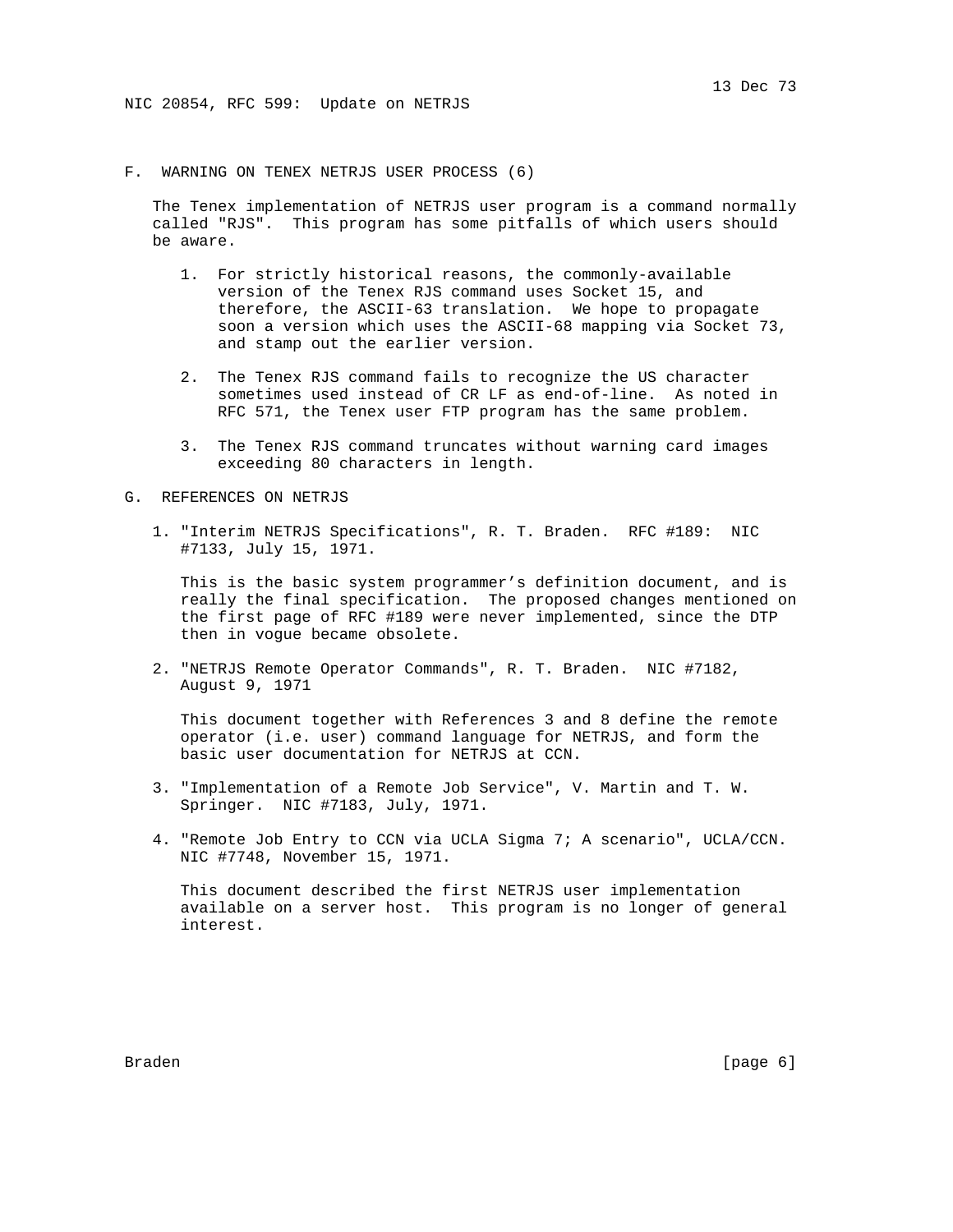5. "Using Network Remote Job Entry", E. F. Harslem. RFC #307: NIC #9258, February 24, 1972.

 This document is out of date, but describes generally the Tenex NETRJS user process "RJS".

 6. "EBCDIC/ASCII Mapping for Network RJS", R. T. Braden. RFC #338: NIC #9931, May 17, 1972.

 The ASCII-63 mapping described here is no longer correct, but CCN's standard ASCII-68/EBCDIC mapping is described correctly.

 7. "NETRJT--Remote Job Service Protocol for TIP's", R. T. Braden. RFC #283: NIC 38165, December 20, 1971.

 This was an attempt to define an rje protocol to handle TIPs. Although NETRJT was never implemented, many of its features are incorporated in the current Network standard RJE protocol.

- 8. "CCN NETRJS Server Messages to Remote User", R. T. Braden. NIC #20268, November 26, 1973.
- 9. "FTP Data Compression", R. T. Braden. RFC #468: NIC #14742, March 8, 1973.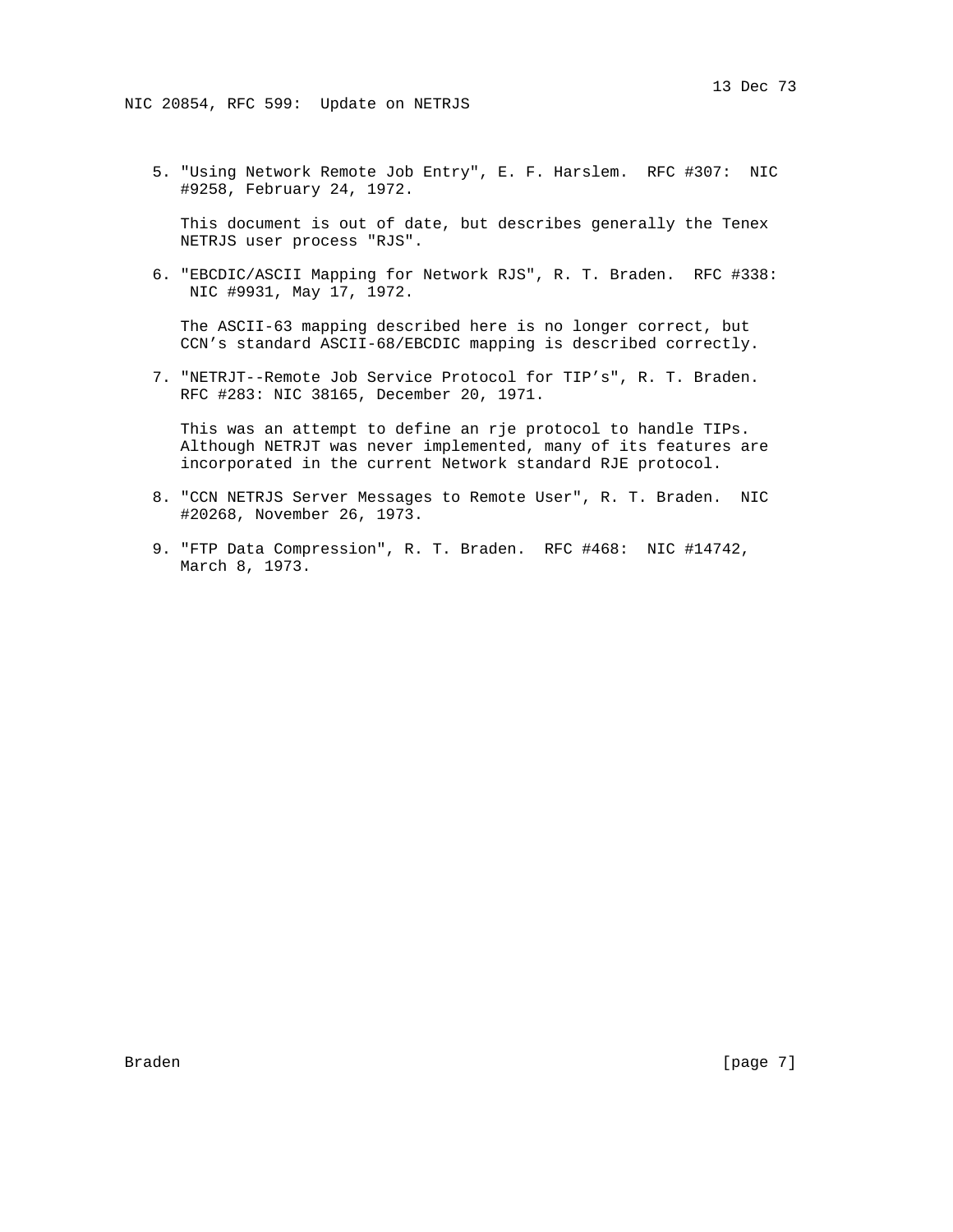NIC 20854, RFC 599: Update on NETRJS

# FIGURE 1. NETRJS CHARACTER MAPPINGS AT UCLA-CCN

 The character set of the VRBT (VIRTUAL Remote Batch Terminal) is determined by the initial connection to RJS, as follows:

| VRBT Character Set | ICP Socket | Server Telnet Command<br>OR |
|--------------------|------------|-----------------------------|
| EBCDIC             |            | RJS                         |
| ASCII-68           | 73         | ARJS                        |
| $ASCII-63(tty)$    | 75         | TTYRJS                      |

These mappings are as follows:

ASCII-68 Mapping:

Corresponding graphics are mapped one-to-one.

Unmatched graphics are mapped as in the table below.

 ASCII-68 controls are mapped one-to-one onto the matching EBCDIC controls, with DC4(ASCII) mapped onto TM(EBCDIC).

ASCII-63 Mapping:

Corresponding graphics are mapped one-to-one.

 ASCII codes X'61' - X'7A' (the ASCII-68 lower case letters are mapped onto EBCDIC lower case.

Unmatched graphics are mapped as shown in the table below.

ASCII-63 controls X'00' - X'1F' are mapped as for ASCII-68.

 ASCII codes X'60' and X'7B' - X'7E' are mapped as shown in the following table.